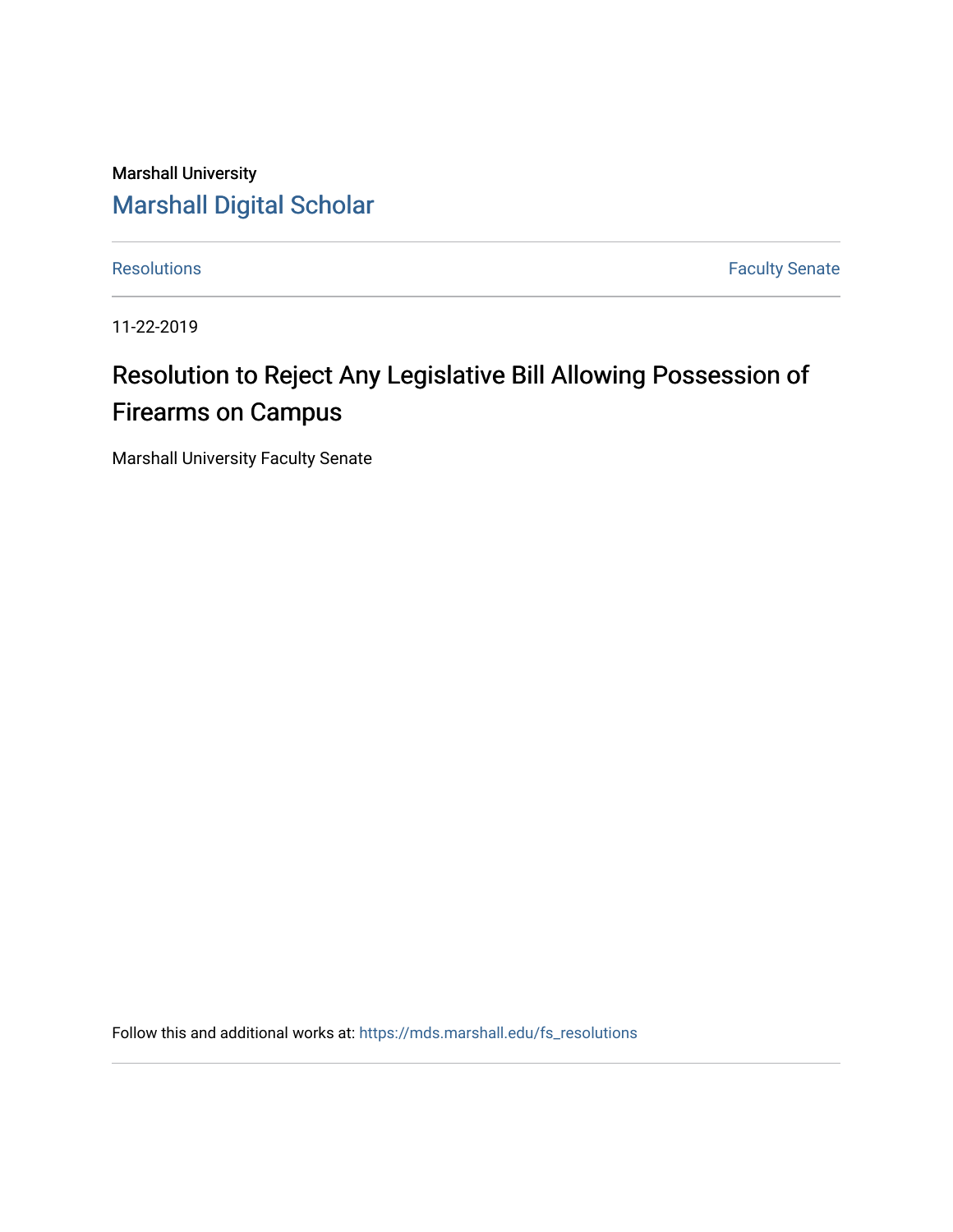Marshall University [Marshall Digital Scholar](https://mds.marshall.edu/)

[Resolutions](https://mds.marshall.edu/fs_recommendations) **Faculty Senate** 

11-22-2019

## Resolution to Reject Any Legislative Bill Allowing Possession of Firearms on Campus

Marshall University Faculty Senate

Follow this and additional works at: [https://mds.marshall.edu/fs\\_resolutions/](https://mds.marshall.edu/fs_resolutions/)

Partofthe [HigherEducationCommons,](http://network.bepress.com/hgg/discipline/1245?utm_source=mds.marshall.edu%2Ffs_recommendations%2F1912&utm_medium=PDF&utm_campaign=PDFCoverPages) andth[eHigherEducationAdministrationCommons](http://network.bepress.com/hgg/discipline/791?utm_source=mds.marshall.edu%2Ffs_recommendations%2F1912&utm_medium=PDF&utm_campaign=PDFCoverPages)